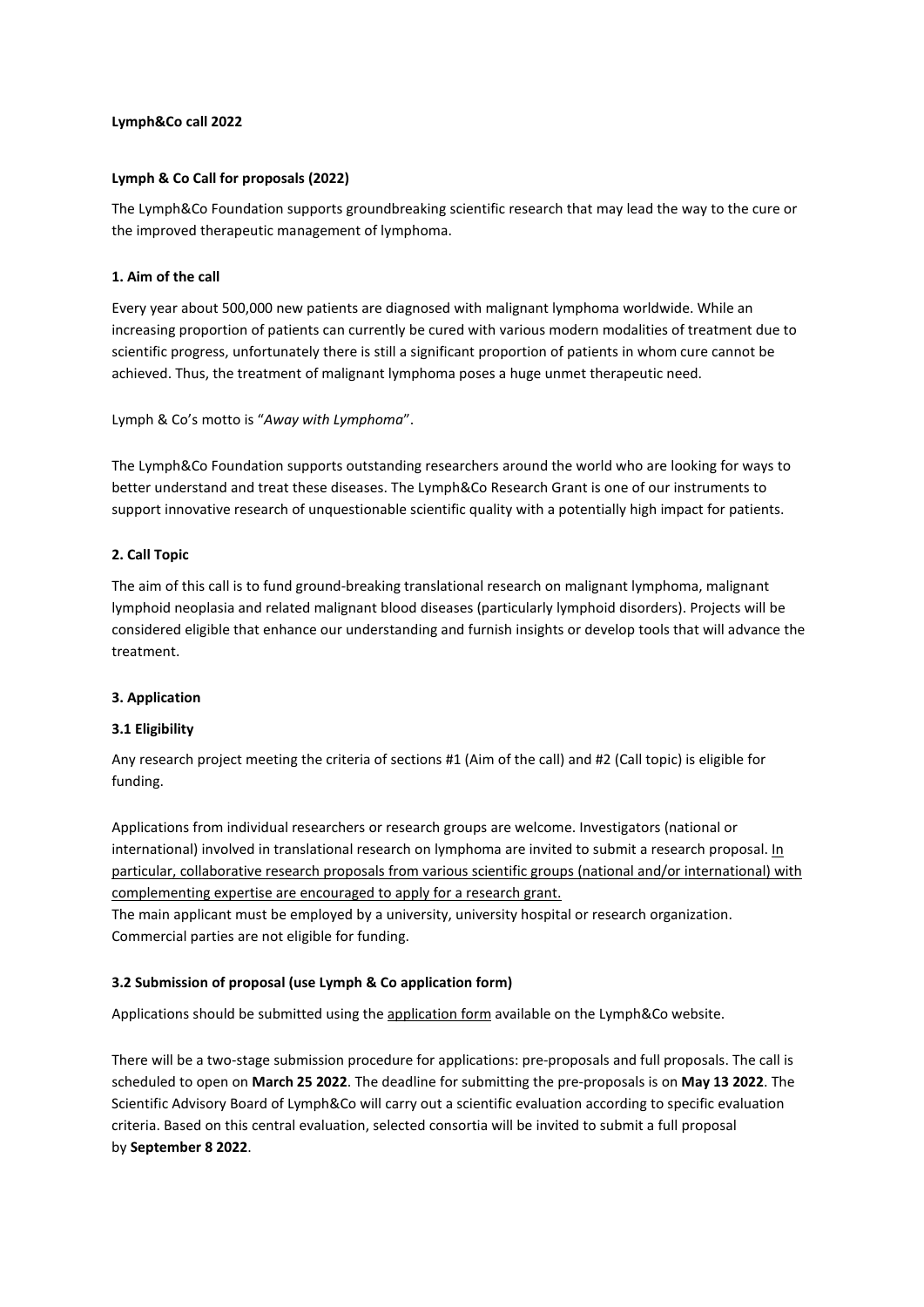Applications must be sent to the secretariat of the Scientific Advisory Board of Lymph&Co by email [\(research@lymph-co.com\)](mailto:research@lymph-co.com) after filling in the submission form on the Lymph&Co website.

### **Time line**

| 25 March 2022    | Publication of the Lymph & Co Call                                               |
|------------------|----------------------------------------------------------------------------------|
| 13 May 2022      | Submission deadline for pre-proposals to research@lymph-co.com                   |
|                  | 8 July 2022 at the latest Full proposal invitations sent to project coordinators |
| 8 September 2022 | Submission deadline for full proposals                                           |
| January 2023     | Final funding decision to applicants                                             |
| June 2023        | Start of funding                                                                 |

# **3.3 Grant conditions and budget**

Applications for funding for personnel and materials/infrastructure have a maximum of 1.5 M€. Funding is granted for a maximum of four years.

Applicants are only allowed as main applicant or co-applicant on one research proposal.

By submitting a research proposal, applicants agree to comply with the grant conditions imposed on acceptance of a grant. These conditions pertain to the open access policy, code of conduct, and ethical approval by relevant authorities. Applicants should also be willing to present their research project to donors of Lymph&Co and/or other interested parties. A full description of conditions can be downloaded from the Lymph&Co website.

# **3.4 Contact details**

The only official communication line of the proposal is between the Lymph & Co Secretariat [\(research@lymph](mailto:research@lymph-co.com)[co.com\)](mailto:research@lymph-co.com) and the project coordinator. The project coordinator will be the person contacted by the Secretariat during the application procedure, so he/she must forward this information to the other participants.

# **4. Evaluation**

Proposals will be assessed according to specific evaluation criteria (see below).

Evaluation criteria:

*1. Excellence* 

- a. Clarity and pertinence of the objectives;
- b. Soundness of the concept
- c. Innovative potential
- d. Feasibility of the project (adequate requested resources, time schedule, access to patients or patients' data and/or material)
- e. Competence and experience of participating research partners in the field(s) of the proposal (previous work in the field, specific technical expertise).

# *2. Impact*

- a. Potential of the expected results for the future clinical applications including patients' needs;
- b. Effectiveness of the proposed measures to exploit and disseminate the project results (including management of IPR), to communicate the project to the patients and to manage research data where relevant
- c. Involvement of Industry and Patient Organization participation/engagement (when appropriate/applicable)